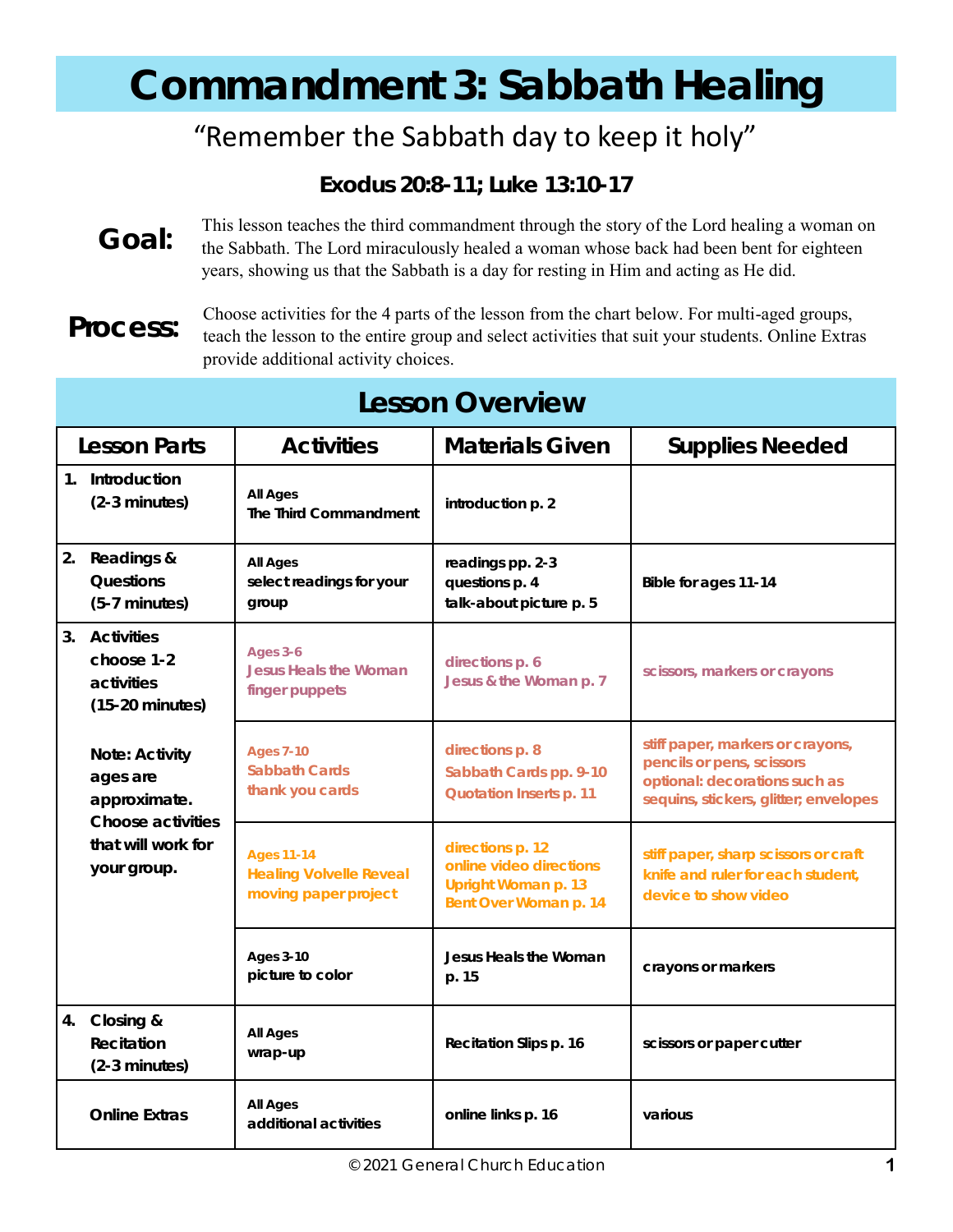### **Introduction: The Third Commandment**

The third commandment is about keeping the Sabbath day holy. The Lord tells us to,

#### **3. Remember the Sabbath day to keep it holy. Exodus 20:8**

The word "Sabbath" means "rest".

- Each night we rest. We go to bed and sleep. Why is resting important? What can happen if we do not rest?
- What other kinds of "rest" are there? (We might "rest" an argument and apologize for something we have said. We "rest" our minds after working hard each day. We "rest" from school during the summer.)
- Long before the Lord gave the Ten Commandments, the Sabbath was a day of rest. It was the day the Lord rested after creating the world! It was His day. The Lord's day was so holy that people were not to do anything not even to pick up sticks to make a fire!
- The Lord invites us to "learn from Him" and promises that if we do, He will give our souls "rest". This rest is different. It is not just the rest of having a tired body, but rest from our struggles to do what is right. It is the Sabbath rest the Lord gives when we leave behind selfishness and think about Him.

Our story for today takes place on the Lord's day, the Sabbath day. Pay attention to where it happens, and to what the Lord did that changed how people used the Sabbath.

### **Reading Ages 3-6: Sabbath Healing**

#### **This is a short retelling of the story for young children. To tell the story in your own words using a picture, see the talk-about picture on p. 5.**

When the Lord lived on earth, His name was Jesus. He taught people how to live a good life because He wants everyone to live with Him in heaven. He talked to people and healed them.

One day Jesus was talking in a synagogue, a place people met to worship and learn about the Lord.

As Jesus talked, He saw a woman who was bent over. She was so bent that she could not stand up straight. Imagine what that must have been like! She had been like that for a long time, for eighteen years.

Jesus called out to the woman. He asked her to come to Him. He said she was healed. Then He reached out His hand and touched her. It was a miracle! The woman stood up! She could see other people, and she could see Jesus. She thanked Him for healing her.

But one man was angry. He thought Jesus should not have healed her because it was the Sabbath. But by healing her, Jesus showed that the Sabbath was a day for loving others and doing things to help them.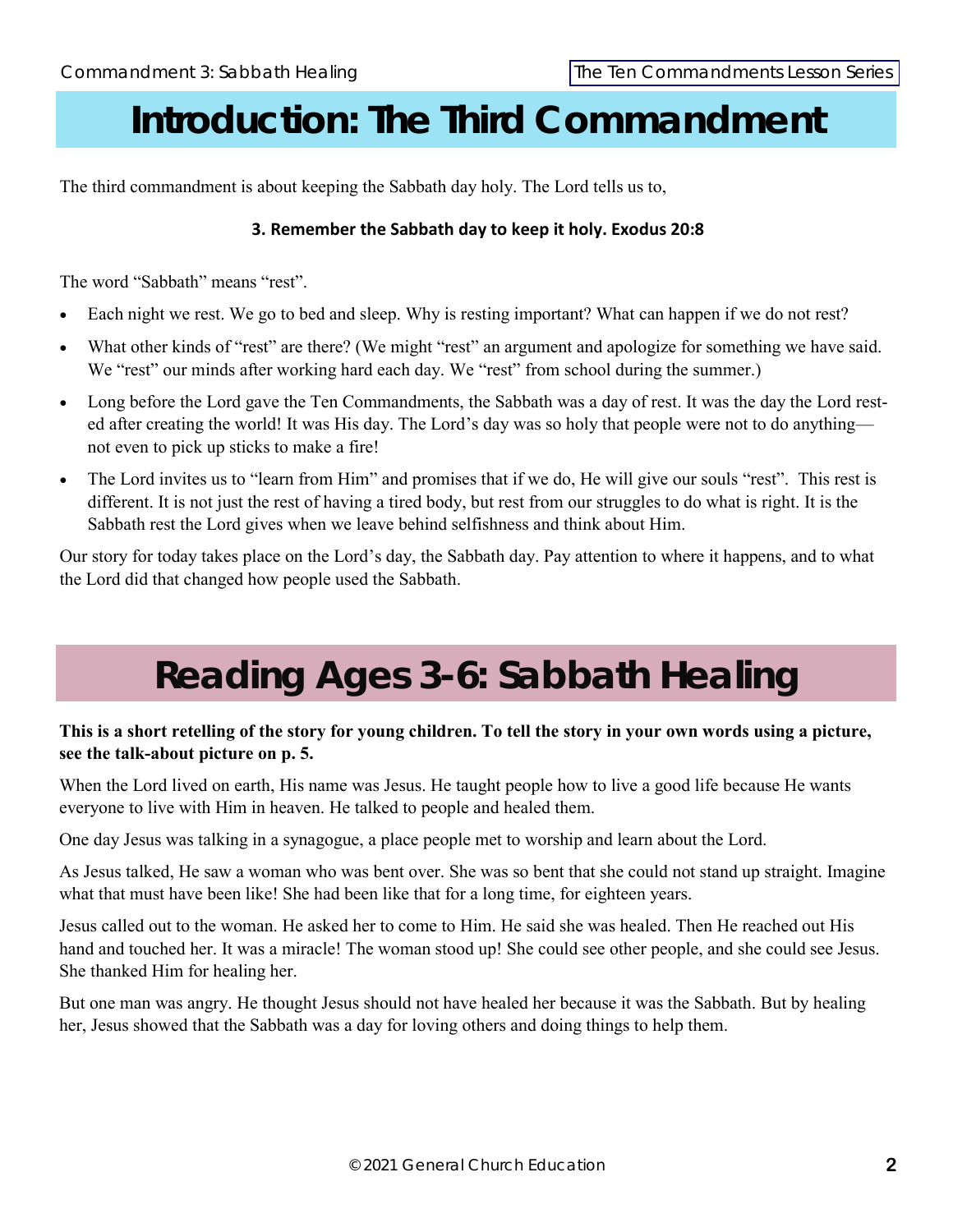## **Reading Ages 7-10: Sabbath Healing**

#### **New Church Concept** Teacher Background

The Sabbath was the holiest thing among the children of Israel because it represented the Lord. The six days represented His labors and battles with the hells. The seventh day represented His victory over the hells and the resulting rest. It was holiness itself because it represented the completion of the Lord's entire redemption. When the Lord came into the world, however, symbols representing Him were no longer needed, so the Sabbath day was turned into a day for instruction in Divine things, for rest from labors, for meditating on things related to salvation and eternal life, and for loving our neighbor. It is clear that the Sabbath became a day for instruction in Divine things, because the Lord taught on the Sabbath day in the Temple and in synagogues. On the Sabbath the Lord also said to a healed person, "Take up your bed and walk." In the spiritual meaning, these details all stand for being instructed in religious teachings. See *True Christian Religion* 301

#### **A retelling of the story for children.**

We go to church to worship the Lord but many years ago, when Jesus was on earth, people went to a synagogue. The synagogue was a place where people went to study the Word and worship the Lord. The most precious thing in the synagogue was a copy of the Word that was carefully written out by hand and kept in a special place. Our story today is about Jesus healing a woman on the Sabbath day. Listen to find out what Jesus was doing, what was wrong with the woman, and what a man who saw the miracle said.

One day, Jesus was teaching in a synagogue. It was the Sabbath day. As He was speaking, a woman walked in. She was bent over. She was so bent that she could not straighten herself to stand up. She had been bent over for eighteen years. Imagine what it would have been like to look at the floor for so many years. She could not look at people's faces. She could not even see Jesus standing right there with her.

When Jesus saw her, He called out and asked her to come to Him. He said, "Woman, you are loosed from your infirmity." She walked to Jesus, and when she came close to Him, He put His hands on her. When He touched her something amazing happened. The woman could stand up straight! It was a miracle. She could look up. She could see the Lord and the people gathered there listening to Him. She was so happy that she praised the Lord. She thanked Him for the wonderful thing that had happened.

But the ruler of the synagogue was angry. He did not think that the Lord should have healed someone on the Sabbath. He said, "There are six days on which men ought to work; therefore come and be healed on them, and not on the Sabbath day."

Jesus answered by saying that the ruler was a hypocrite, a person who did not do what he said. Jesus knew that while the ruler did not think the Sabbath was a day for healing, he and the others listening thought it was fine to untie their animals on the Sabbath so that they could drink. "Does not each one of you on the Sabbath loose his ox or his donkey from the stall, and lead it away to water it?"

The Lord pointed out that like the animals, the woman had been "tied up" for many years by her infirmity. She too needed to be freed, just as the animals needed to be freed from their stalls to drink water.

The people standing around heard what Jesus said and rejoiced! They were happy to see the miracle and to learn a new way to keep the Sabbath.

### **Reading Ages 11-14: Sabbath healing**

Read Luke 13:10-17 or use the retelling above.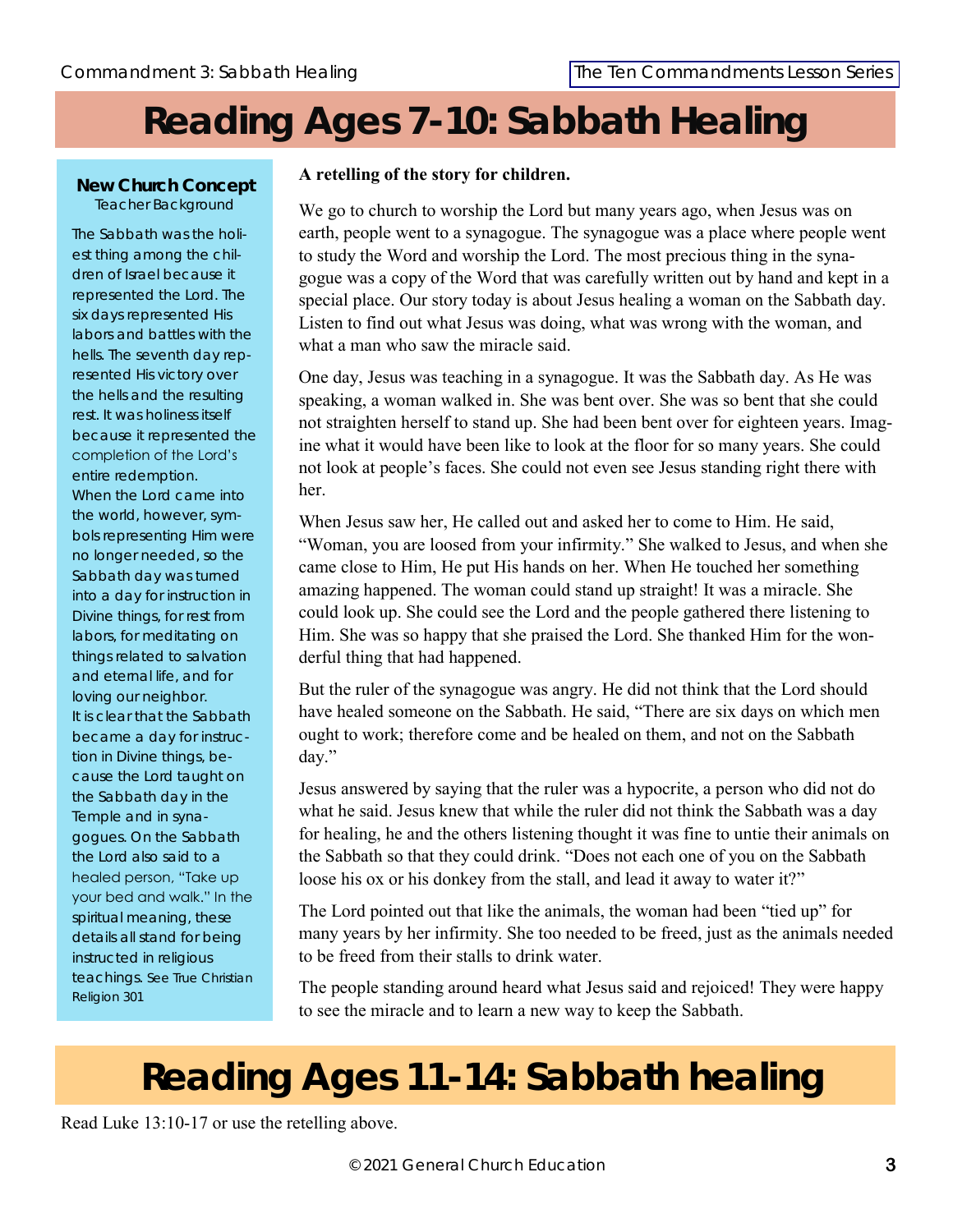#### **Questions Ages 3-6**

- 1. Where did the story take place? (In the synagogue, where people went to worship the Lord and learn about Him.)
- 2. What wrong with the woman who came to the synagogue? (She was bent over.)
- 3. Why did she probably come to the synagogue? (to hear the Word and learn about the Lord)
- 4. How did the Lord help her? (He called to her, said she was healed, touched her, and she stood up straight.)
- 5. Why was a man upset? (He was angry because the Lord had healed on the Sabbath, a day of rest.)
- 6. What did the Lord show about the Sabbath? (The Lord showed that the Sabbath is a day for learning about the Lord and also for helping other people and making them happy.)

### **Questions Ages 7-10**

- 1. Have you ever struggled to do something? What was it? How did it make things hard for you?
- 2. What problem made the woman struggle? How did her problem make her life difficult?
- 3. In what ways did Jesus' healing change the woman's life?
- 4. Why was the ruler of the synagogue angry? (He did not think Jesus should have healed on the Sabbath. He believed "resting" on the Sabbath meant not working.)
- 5. What is a "hypocrite"? Why did Jesus call the ruler a hypocrite? (A hypocrite says one thing but does another thing. The ruler said Jesus should not have freed the woman, but he freed his animals on the Sabbath.)
- 6. Jesus healed the woman because she came to Him. The Lord frees us from our struggles when we ask Him for help. We experience His happiness when we act like Him, helping others and making them happy.

### **Questions Ages 11-14**

- 1. The woman in this story went to Jesus for help. She was so bent that she could not look up! "Looking up" means finding another, higher, way of thinking and acting. It means looking to the Lord. What kinds of struggles might make us feel that we cannot "look up"? (Feelings like anger, selfishness, laziness and feeling hurt can stop us from finding a new way forward in our struggles.)
- 2. How long did the woman struggle? (She struggled for eighteen years before coming to the Lord.)
- 3. What four steps did the Lord take to heal the woman? (1. He saw her; 2. He called her to come to Him; 3. He told her she was freed; 4. He touched her.) The Lord sees us just as He saw the woman. He calls to us in His Word. And He touches our hearts and frees us from our struggles when we "rest" in Him.)
- 4. How did the woman respond to the Lord's healing? (She praised Him.) Only He could have healed her.
- 5. "Sabbath" means "rest". People thought that day of rest meant just rest from physical work. How did the Lord change people's ideas about the Sabbath with this miracle? (He showed a different meaning of the Sabbath.) The Lord showed that the Sabbath is a day for resting in the Lord. He showed that He has the power to heal our spirits when we go to Him or "rest" in Him.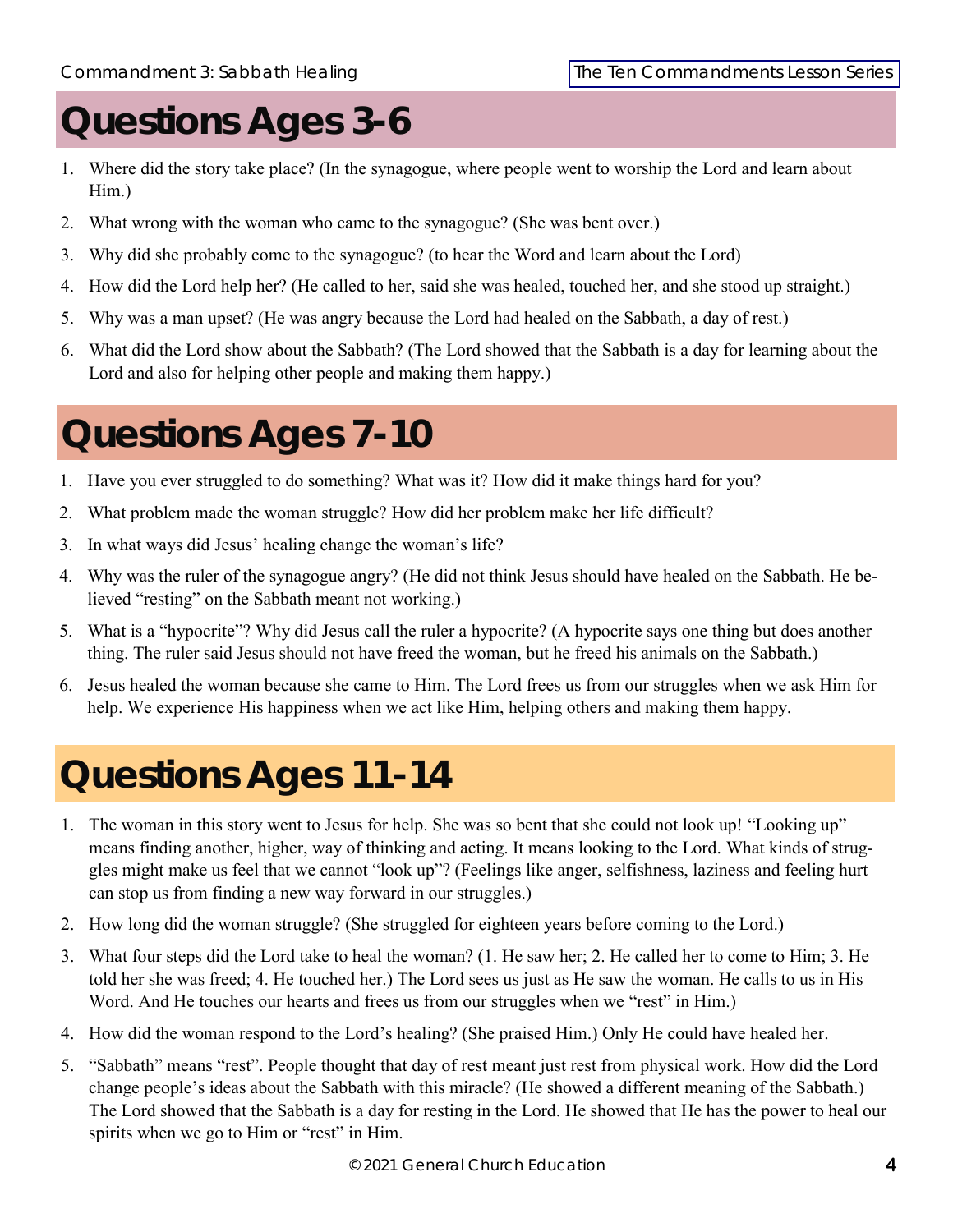#### Commandment 3: Sabbath Healing

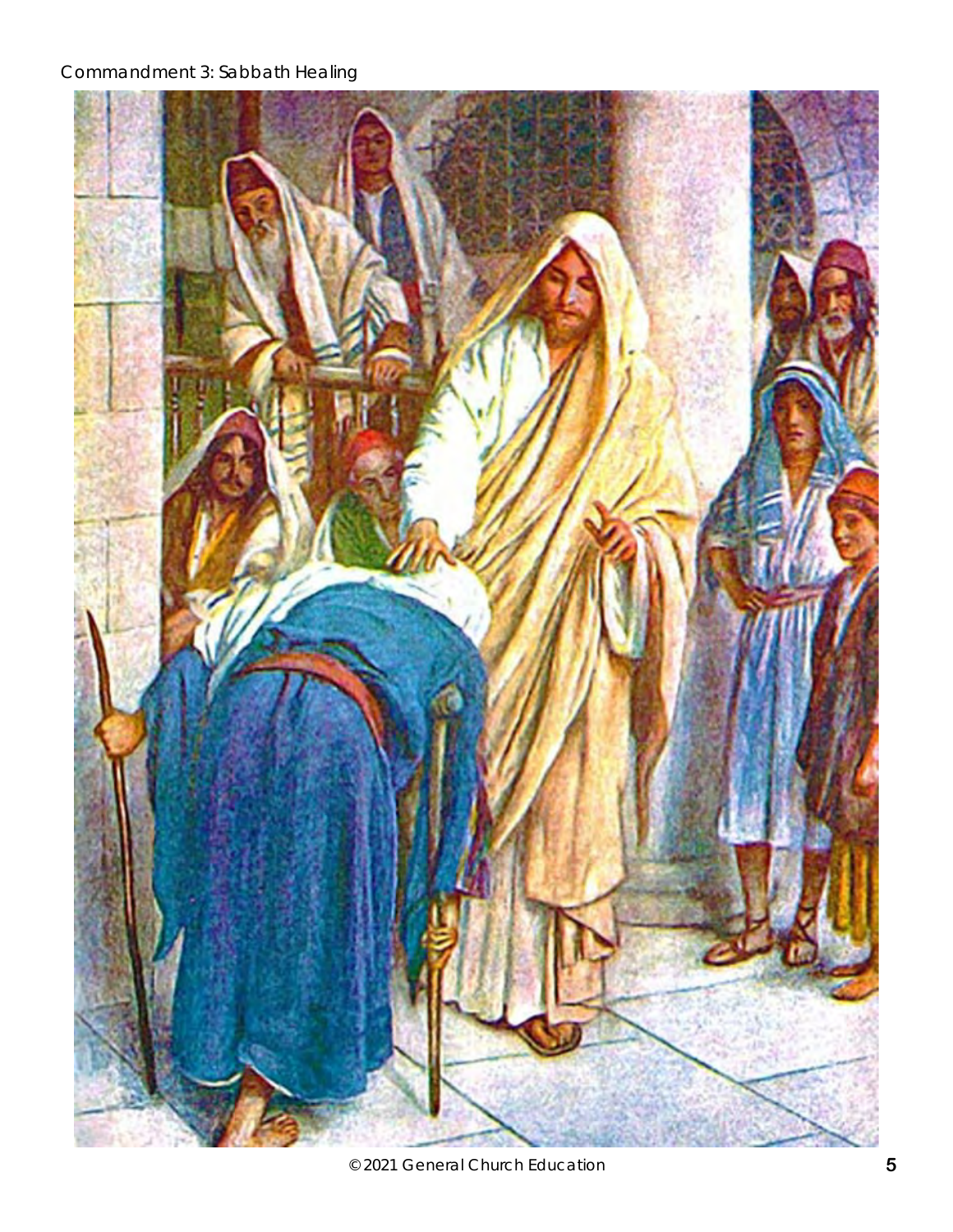### **Activity Ages 3-6: Jesus Heals the Woman**

**Materials Needed** copies of *Jesus & the Woman*, scissors, markers or crayons

#### **Prepare in Advance**

Print a copy of the *Jesus & the Woman* for each child. Two sizes are given for different sized hands. For very young children, cut out the two figures ahead of time. To cut multiples, stack several templates so the pictures line up, and cut around the outlines of the figures. Cut the finger holes individually, bending the paper and cutting semi-circle holes.

#### **New Church Concept** Teacher Background

Not doing any work on the sabbath day means not doing anything that begins in ourselves, but only what begins in the Lord. In heaven angels do not will or do—they do not even think or say—anything that begins in themselves. This is what their being joined to the Lord consists in. This state with the angels is the heavenly state itself; and when they are in it they experience peace and rest. Also the Lord has rest, for when the angels have been joined to Him their labor ceases; they now abide in the Lord. See *Arcana Coelestia* 8495

As Jesus was speaking in the temple a woman came in. She had a bent back. He called her to Him and said was healed. He laid His hands on her, and she stood up.

Children will start by experiencing what it is like to be bent over and then make the finger puppets to re-enact the miracle of the Sabbath healing.



- 1. Let's all stand up. Stretch your hands up to the ceiling. How high can you reach? Now, bend over and see if you can touch the floor. Now freeze. I want you to stay bent over to see what it must have been like for the woman. How does it feel? What can you see? What can you do? Can you walk? What would be hard to do? Stay frozen until I come and touch you. As soon as I touch you, you can stand up straight!
- 2. Now, we're going to make puppets so we can act out the story.
- 3. Seat children and give each child a copy of *Jesus & the Woman*, markers or crayons. Color the picture of the woman and the picture of Jesus.
- 4. If you haven't precut the figures, hand out scissors and show children how to cut around the figures. Children may need assistance cutting the finger holes. Demonstrate folding the paper gently and cutting a circle on the fold.
- 5. Once both puppets are complete, invite the children to put their fingers through the holes and re-enact the story using both hands. Their fingers will be the arms for Jesus and the legs of the woman. This allows them to show the dramatic parts of the story—Jesus touching the woman with His hand, and the woman being bent over and then straightening up.
- 6. Retell the story simple while children act it out with their puppets.
	- a. Jesus is in the temple. The woman comes in bent over.
	- b. Jesus sees the woman and calls her to come to Him. She comes to Him.
	- c. He tells her she is free, and He touches her.
	- d. The woman is healed! She stands up straight and praises the Lord.

The Lord opens the eyes of the blind; The Lord raises those who are bowed down; The Lord loves the righteous. (Psalm 146:8)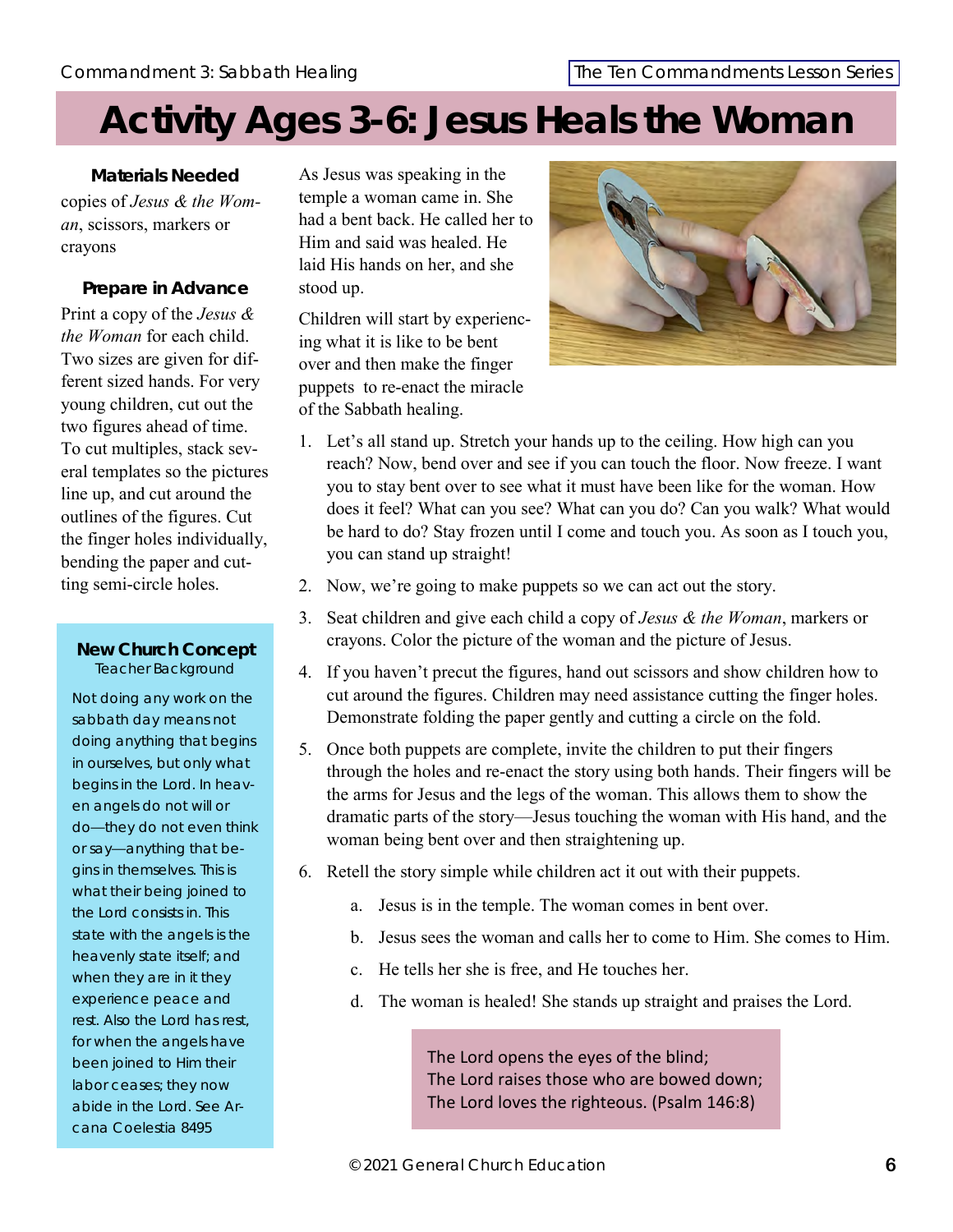

Note: Two sizes of template are given for larger and smaller hands. Choose the right sized template for your students!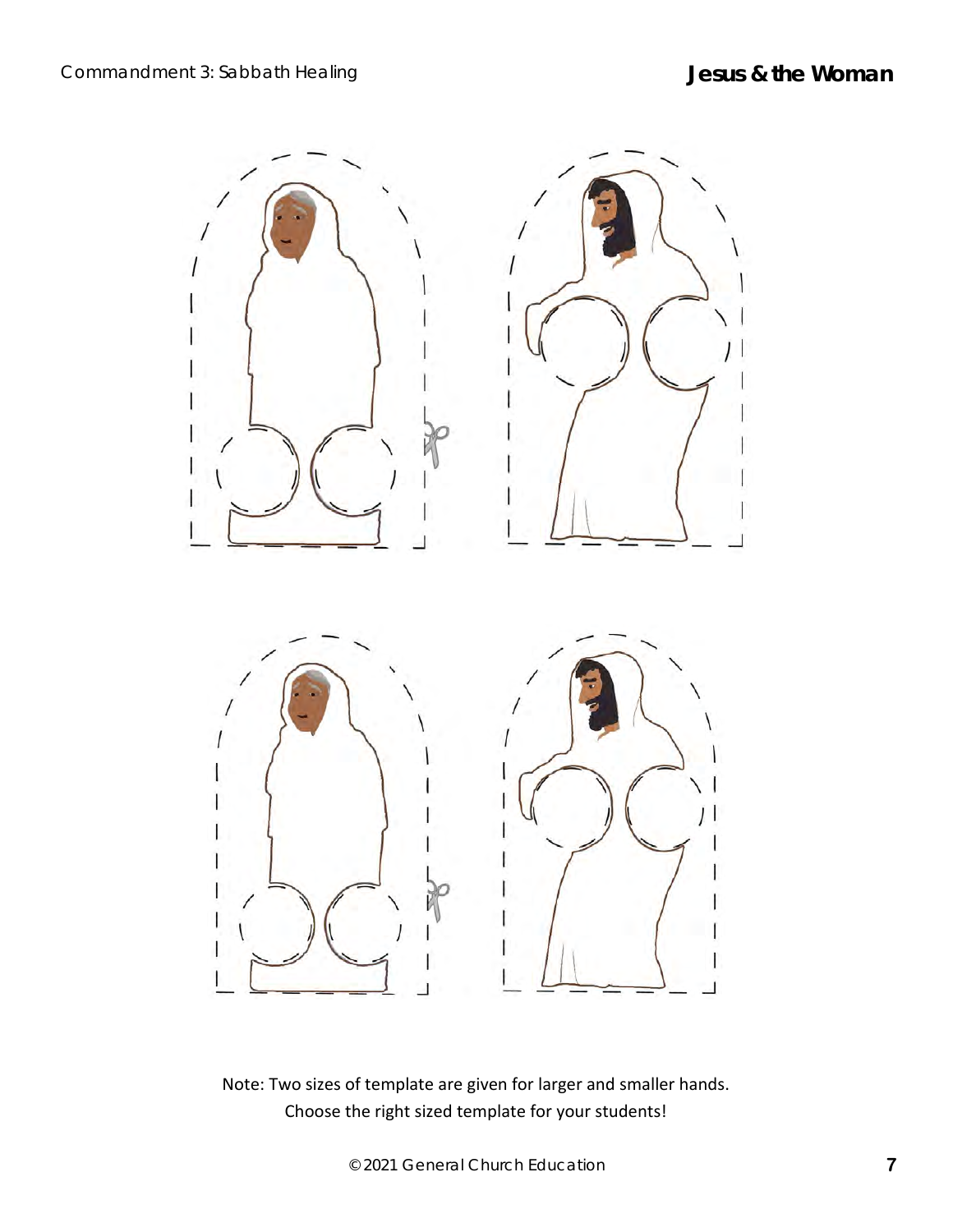### **Ages 7-10: Sabbath Cards**

**Materials Needed** *Sabbath Cards* and *Quotation Cards* printed on stiff paper, scissors, crayons or markers, pencils or pens *optional*: decorations such as sequins, stickers, glitter; envelopes

**Prepare in Advance** Print *Sabbath Cards* and *Quotation Cards* on stiff paper for each student. Gather additional supplies.

#### **New Church Concept** Teacher Background

"That 'captivity' signifies in the Word spiritual captivity, which is a shutting out from Divine truths, that is, from the understanding of them in the Word, also destruction by the falsities of evil and by the evils of falsity." *Apocalypse Explained* 811

"Spiritual captivity is to be led astray and so to be drawn away from truths and goods into falsities and evils. That captivity in the Word means this spiritual captivity can be seen from the following passage: 'Ought not this... daughter of Abraham, whom Satan has bound... be loosed from this bond on the Sabbath?' (Luke 13:16)" *Apocalypse Revealed* 591

Jesus healed a crippled woman on the Sabbath, the day of rest. After she was healed, she praised the Lord. Children will create cards and choose quotes to put inside them. Encourage children to see useful qualities in others and recognize that all these good things ultimately come from the Lord. Recipients could include parents, grandparents, cleaners, pastors, care workers, medical workers, police, firemen, Sunday school teachers, etc.

1. It's easy to notice extra, special things people do for us—for example, giving us presents—

but what about the small things people do for us every day, like making a meal, or helping you with homework? ?

- 2. We are going to make cards to thank people who help, just as the Lord helped to heal the woman who was bent down. What helpers can you think of? What about ordinary people or family members who do small things for you each day?
- 3. Hand out *Sabbath Cards* and *Quotation Cards* and other supplies. Ask children to pick one person to make a card for.
- 4. Cut out the card on the solid line and fold it in half along the dotted line.
- 5. Draw a picture on the front of the card.
- 6. Then write a thank you message inside the card.
- 7. Choose one of the *Quotation Cards* to put in the card.
- 8. Help children plan how to deliver the cards. Some may need extra help, putting cards in the mail, etc.

#### **New Church Concept** Teacher Background

'To praise God' means confession and worship, because the Lord has no wish to be praised and glorified from any love of Himself, but only from His love for humanity. For people give praise and glory to Him, when they acknowledge in heart that there is nothing of good in themselves, that all good is from the Lord, and that the Lord can do all things. When people acknowledge this, they put aside what is their own, which belongs to the love of self, and open every part of their mind, and so make room for the Divine to flow in with good and with power. This is why it is necessary for a person to be in humiliation before the Lord, and why humiliation can be from no other source than self-acknowledgment and acknowledgment of the Lord, according to which reception is effected. That 'to give praise to God' and 'to praise God' mean to confess Him and from confession of heart to worship Him. See *Apocalypse Explained* 1210

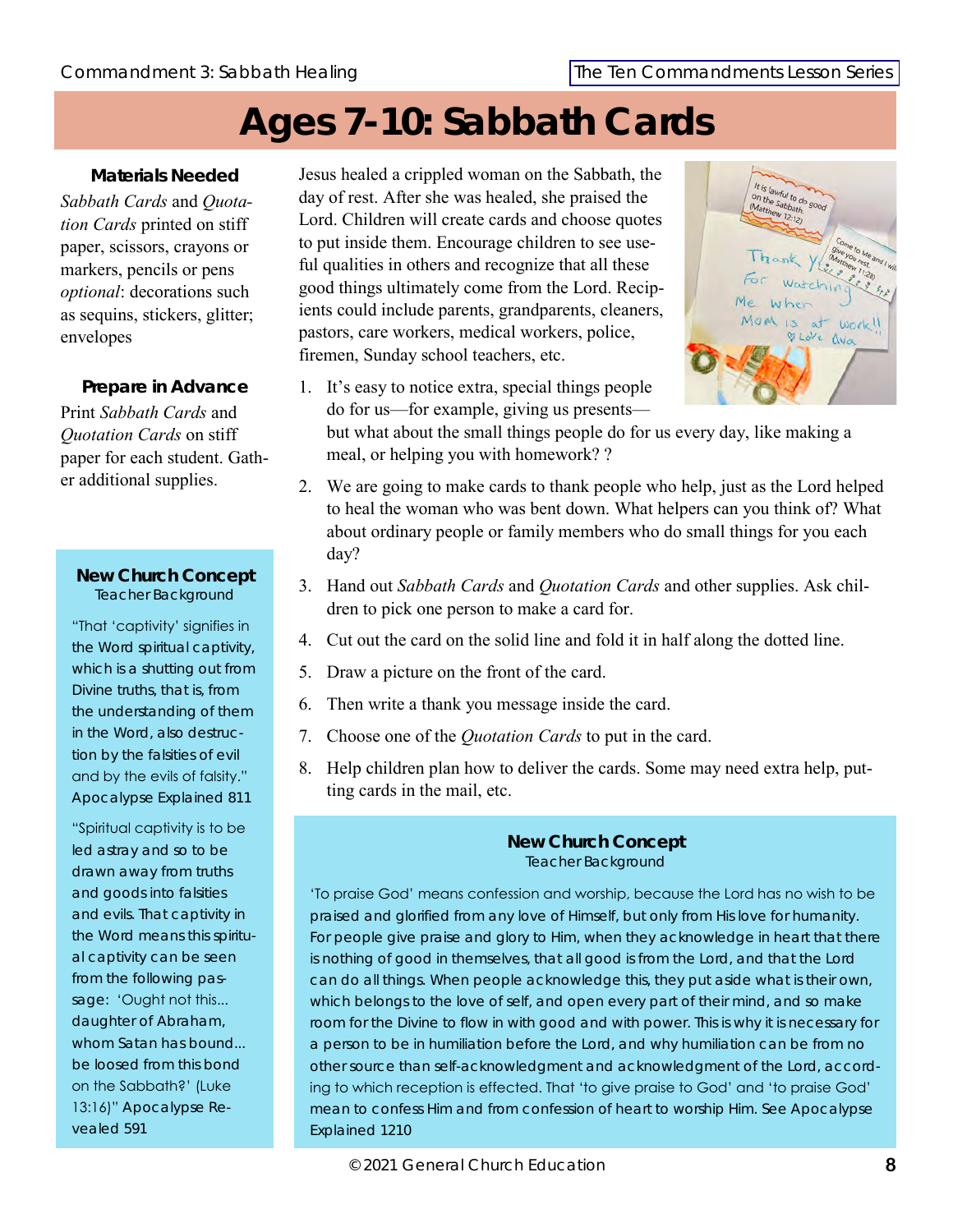# **May a blessing rest on your house.**

see Ezekiel 44:30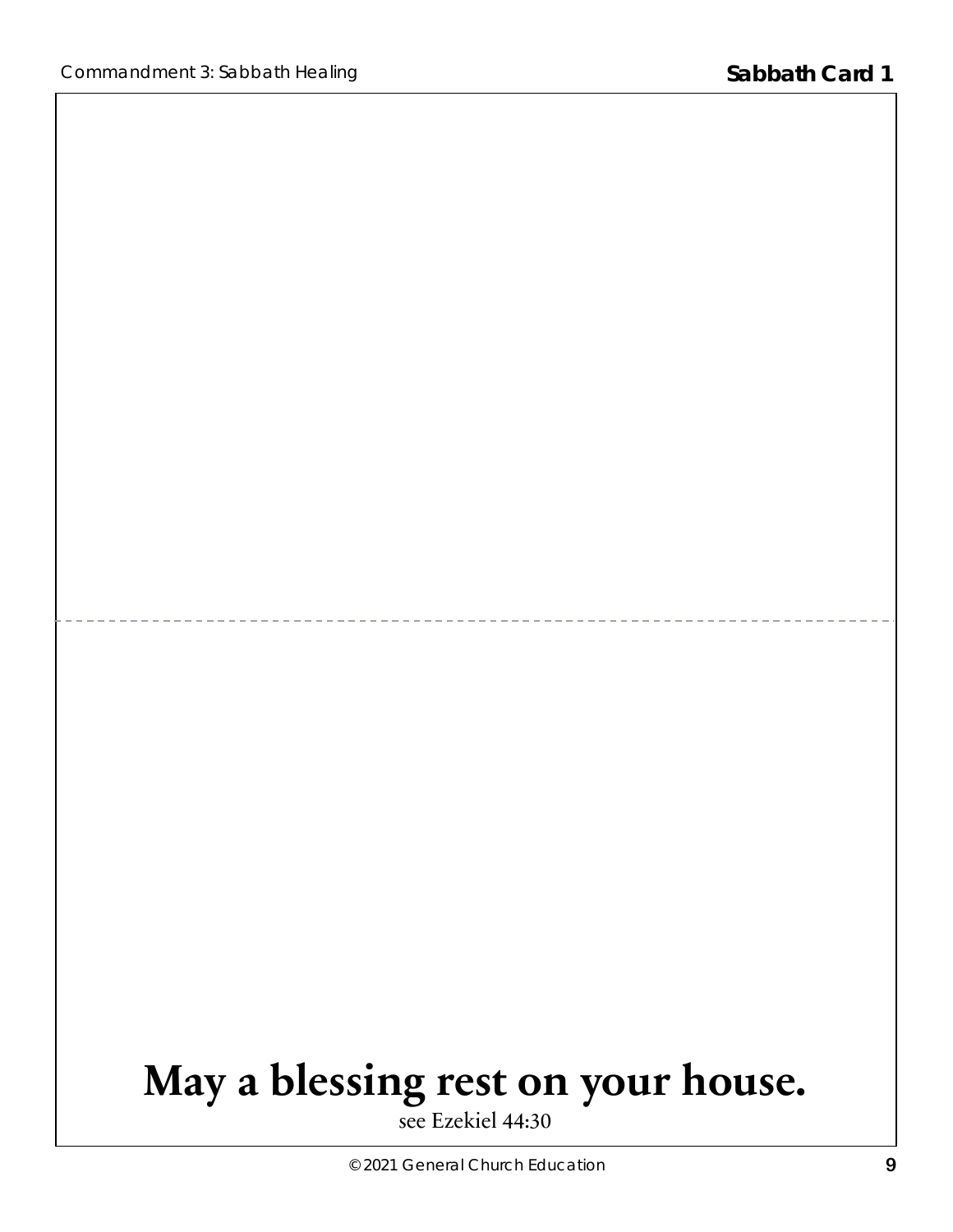# **I will give thanks to You, O Lord.**

2 Samuel 22:50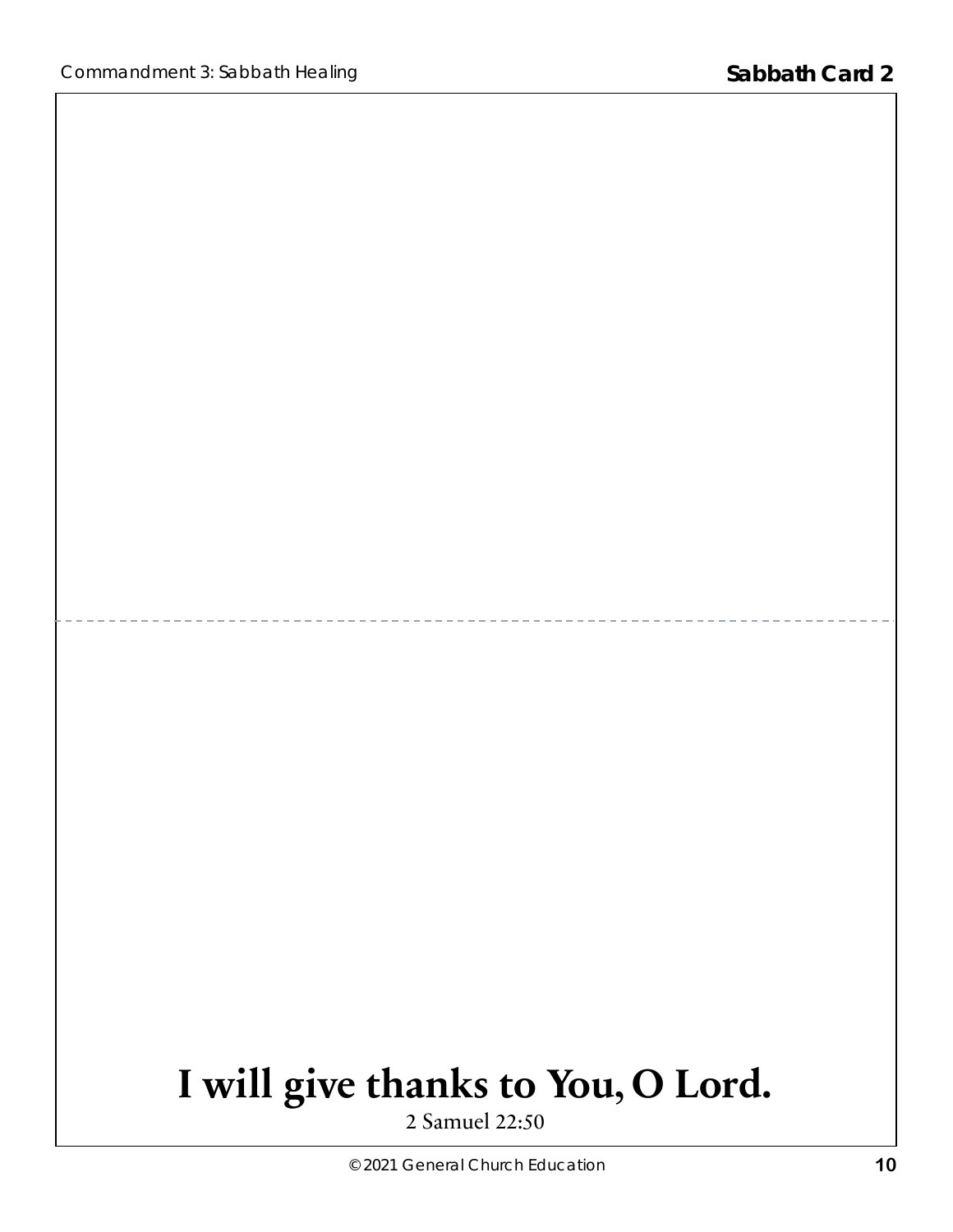٦

| Come to Me and                             | I will sing praises                                       |
|--------------------------------------------|-----------------------------------------------------------|
| I will give you rest.                      | to Your name.                                             |
| (Matthew 11:28)                            | (2 Samuel 22:50)                                          |
| Heal me, O Lord,                           | It is lawful to do good                                   |
| and I shall be healed.                     | on the Sabbath.                                           |
| (Jeremiah 17:14)                           | (Matthew 12:12)                                           |
| I will give thanks                         | Rest in the Lord, and                                     |
| to You, O Lord.                            | wait patiently for Him.                                   |
| (Psalm 18:49)                              | (Psalm 37:7)                                              |
| I will praise the Lord.<br>(Genesis 29:35) | Come to Meand I<br>will give you rest.<br>(Matthew 11:28) |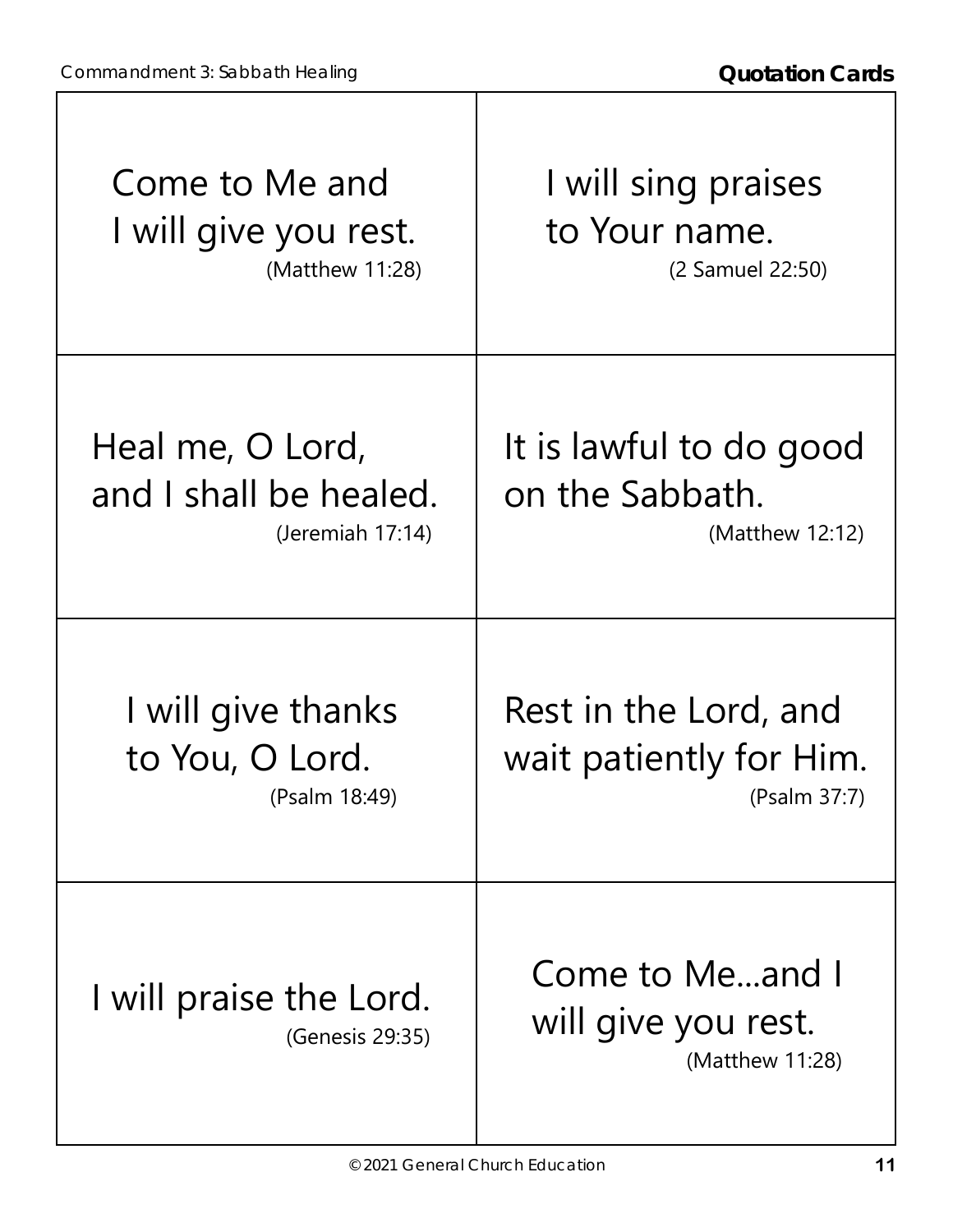### **Ages 11-14: Healing Volvelle Reveal**

**Materials Needed** *Upright Woman* and *Bent Over Woman* printed on stiff paper for each student, sharp scissors or craft knives, device for watching video

#### **Prepare in Advance**

Print project on stiff paper. (It won't work on thin paper.) Gather sharp scissors or craft knives. Watch an instructional video at [https://](https://www.newchurchvineyard.org/resource/video-how-to-assemble-a-volvelle/) [www.newchurchvineyard.or](https://www.newchurchvineyard.org/resource/video-how-to-assemble-a-volvelle/) [g/resource/video-how-to](https://www.newchurchvineyard.org/resource/video-how-to-assemble-a-volvelle/)[assemble-a-volvelle](https://www.newchurchvineyard.org/resource/video-how-to-assemble-a-volvelle/) and prepare to show to your class. Make sample volvelle.

#### **New Church Concept** Teacher Background

By 'the hands' is meant power and since this power is the capacity to act, the entire person engaged in action, is also meant by 'the hands'. By 'laying on the hands' is meant transmission on the part of the one who lays them on and reception on the part of the person on whom they are laid. From this it is evident what "laying the hand on" meant among the ancients, namely the transmission and transference of whatever thing it was that they had in mind, and also the reception of it by another, whether it was power, obedience, blessing, or testimony. See *Arcana Coelestia* 10023

Students will create a volvelle or revolving picture that depicts Jesus healing the woman. Volvelles are circular paper constructions with rotating parts. Early volvelles were the first forms of analog computers and have been used for about a thousand years to make complex astronomical calculations. This simple volvelle has been designed using the same principle. When complete, students will be able to make the bent woman straighten up to thank the Lord.



- 1. In the Word disabilities picture infirmities of mind. A woman with a crooked back is someone who struggles to look up toward the Lord. This project shows our ability to straighten our thinking to look upwards to the Lord.
- 2. Hand out pages one and two of the *Healing Volvelle Reveal* printed on stiff paper and a pair of scissors or craft knife.
- 3. Take paper with the *Upright Woman* and cut around circle and the tabs on the gold line. Then poke holes into the middle of the thick gold lines and cut along the straight radiating lines. Completely cut out all of the gold lines, so the six slits are about  $\frac{1}{4}$  (.6 cm) wide. Cut as precisely and smoothly as possible.
- 4. Take the page with Jesus and the *Bent Over Woman*. Cut along the gold lines and semi-circle, leaving the rest of the page in one piece. You will have six wedges when finished.
- 5. Assembling the volvelle is tricky, so we've made a video to show how you do it. Watch [https://www.newchurchvineyard.org/resource/video-how-to](https://www.newchurchvineyard.org/resource/video-how-to-assemble-a-volvelle/)[assemble-a-volvelle.](https://www.newchurchvineyard.org/resource/video-how-to-assemble-a-volvelle/)
- 6. Place the *Upright Woman* behind the *Bent Over Woman* and slide the large tab of the bottom page through the cut semi-circle on the top page. Push the tab to the left side of the circle, close to Jesus.
- 7. Slide one wedge from the *Bent Over Woman* through a cut in the *Upright Woman*. Continue sliding the wedges through one-by-one until all are done.
- 8. Holding the *Bent Over Woman* paper, gently pull the large tab to the right. Jiggle the pages if they are stuck. It may take some wiggling to align the pieces and make the volvelle work smoothly.
- 9. Use the volvelle to see a picture of the miracle the Lord did for the woman.

**New Church Concept** Teacher Background

'To give glory to God' means to live according to Divine truth, as the Lord taught: In this is My Father glorified, that you may bear much fruit. (John 15:8). This makes clear that 'to give glory to God,' means to bear fruit. See *Arcana Coelestia* 840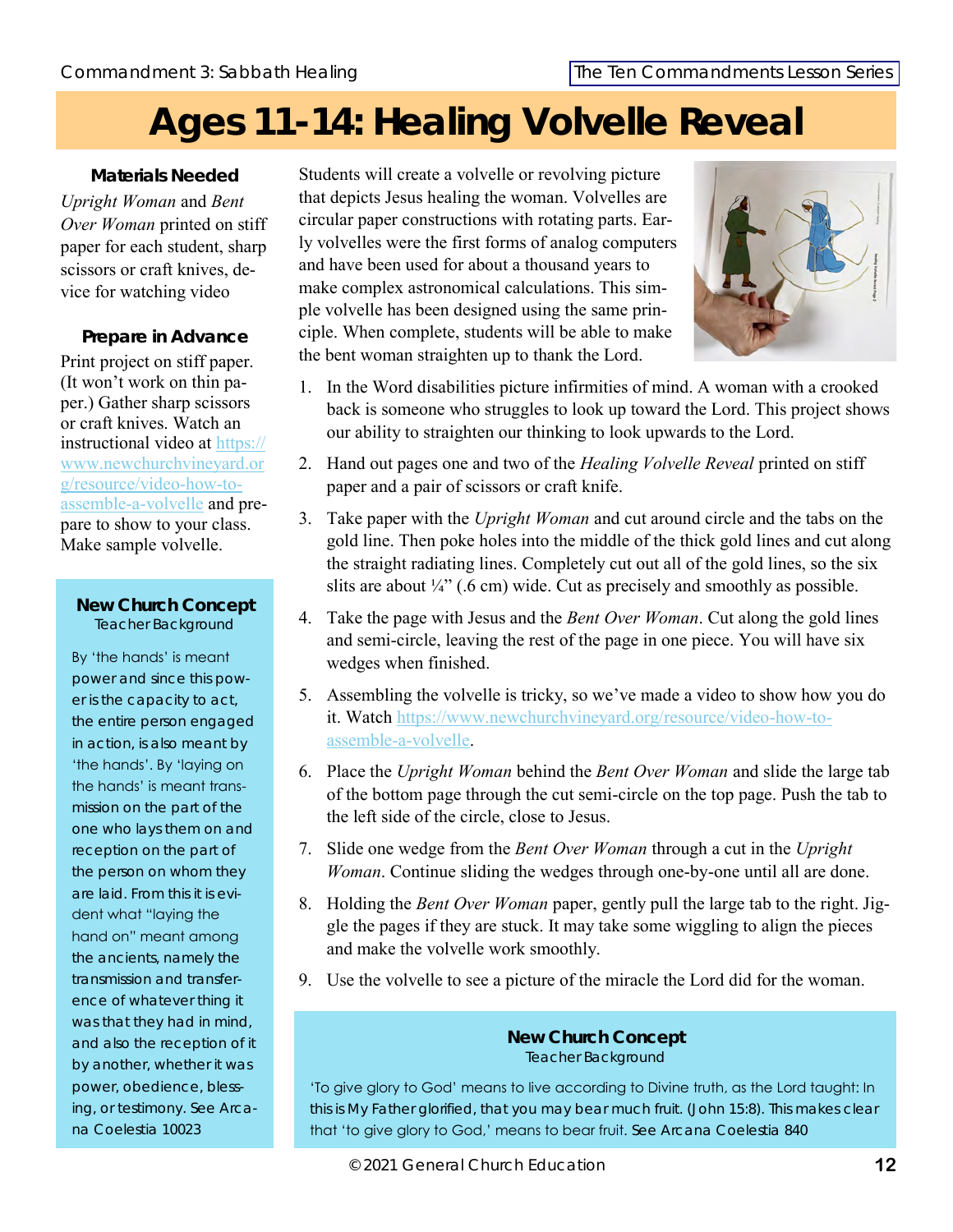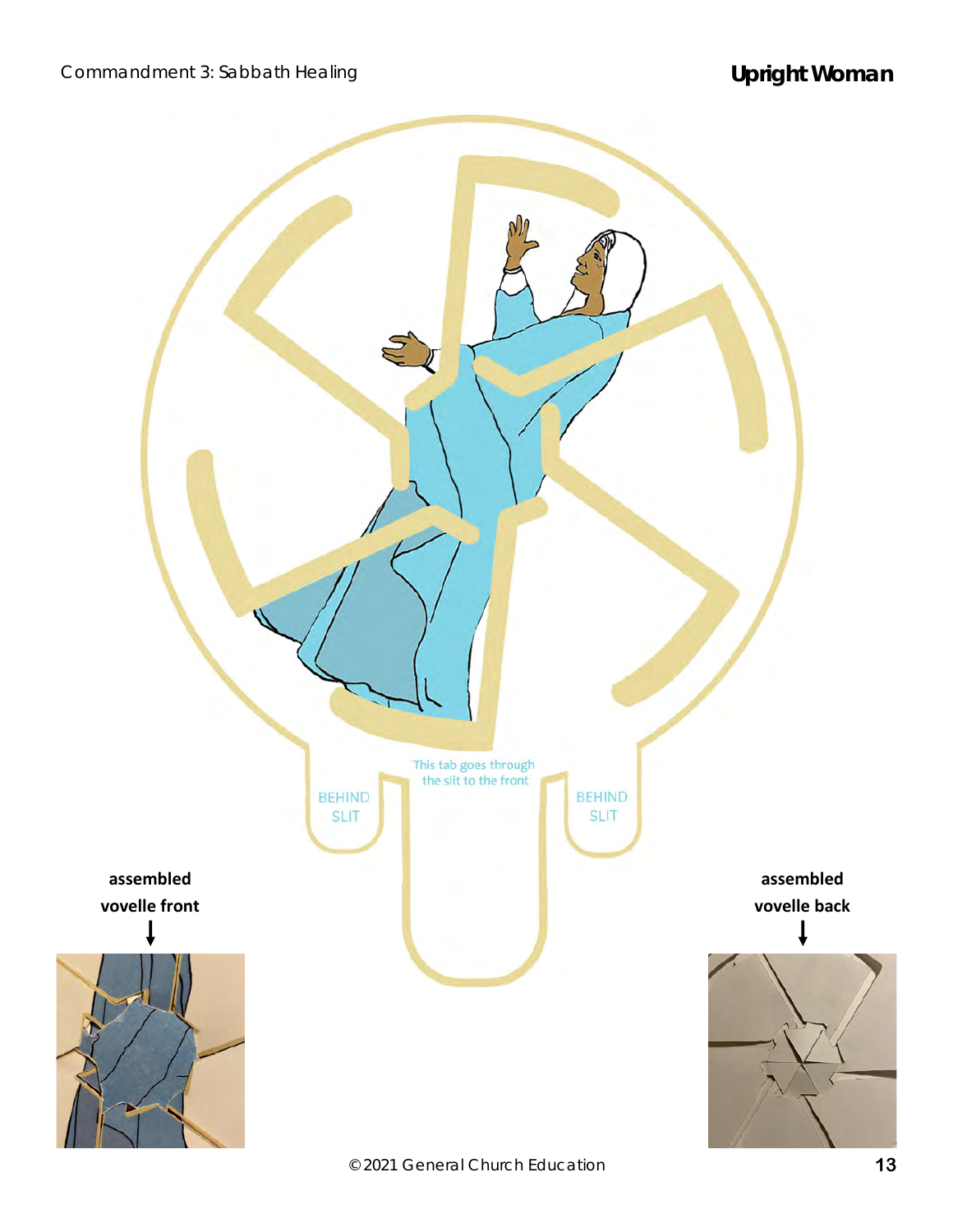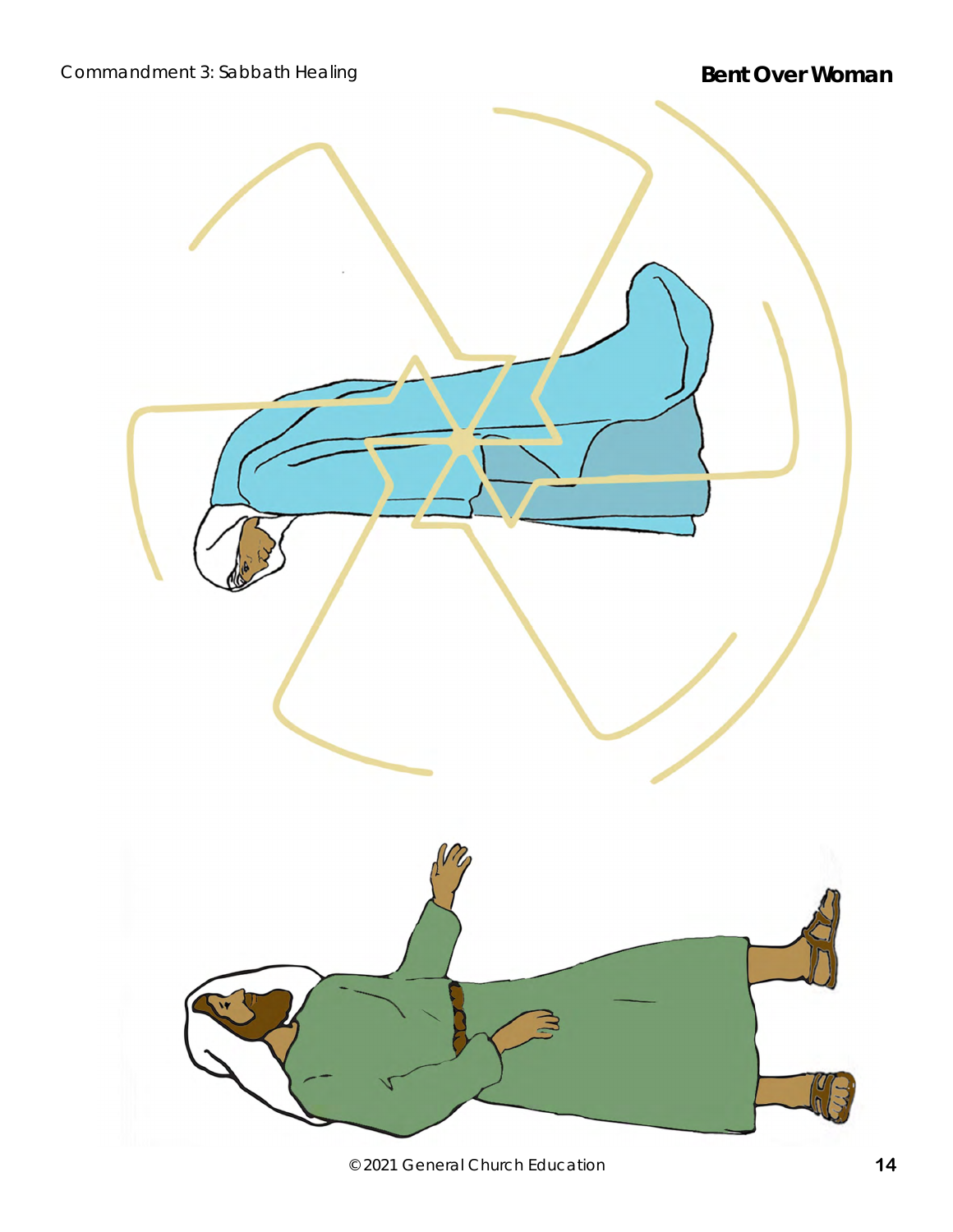